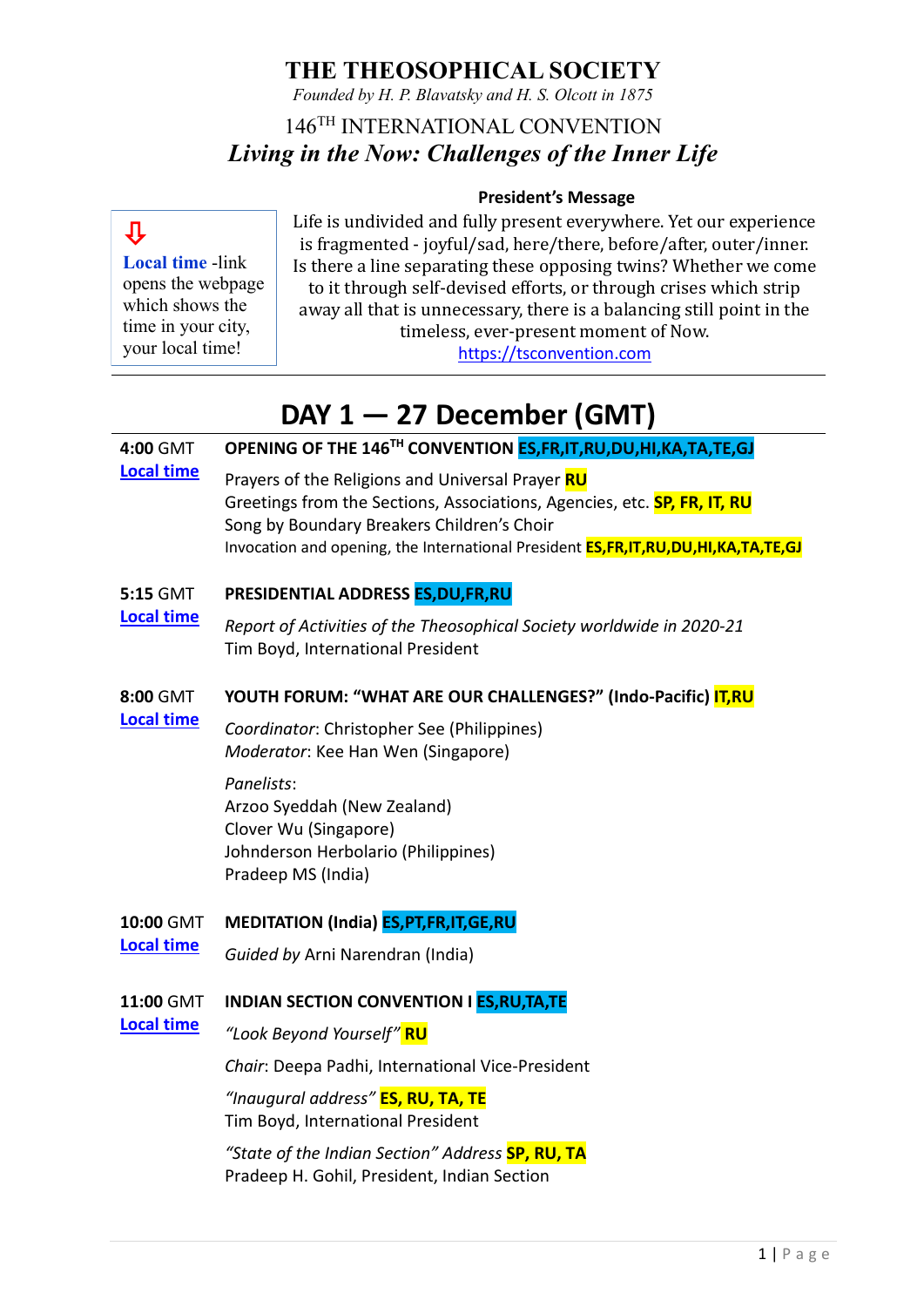*Founded by H. P. Blavatsky and H. S. Olcott in 1875*

## 146TH INTERNATIONAL CONVENTION *Living in the Now: Challenges of the Inner Life*

#### **14:00** GMT **THEOSOPHY-SCIENCE INTERVIEW PT,ES,IT,GE -not sure**

**[Local time](https://www.timeanddate.com/worldclock/fixedtime.html?msg=Theosophy-Science+Interview&iso=20211227T14&p1=1440&ah=1&am=30)** *Moderator*: Tim Boyd, International President, Adyar

> *"What does it mean to be human?"* Interview of David Lorimer by Ravi Ravindra David Lorimer, Program Director, Scientific and Medical Network Ravi Ravindra, Prof. Emeritus, Dalhousie University, Halifax, Canada

# **DAY 2 — 28 December (GMT)**

| 5:00 GMT                      | LECTURE BY RICHARD SELL (Indo-Pacific) IT, RU, HI, KA, TE, GJ                                                                                         |
|-------------------------------|-------------------------------------------------------------------------------------------------------------------------------------------------------|
| <b>Local time</b>             | Moderator: Emily Zen Chua (Philippines)                                                                                                               |
|                               | "Searching for Harmony" <b>IT,RU,HI,KA,TE,GJ</b><br>Richard Sell (New Zealand)                                                                        |
| 6:00 GMT<br><b>Local time</b> | <b>MEDITATION (Indo-Pacific) IT,RU</b>                                                                                                                |
|                               | Meditation "Yoga of Light"<br>Kristin Lim (Singapore)                                                                                                 |
| 6:30 GMT<br><b>Local time</b> | LECTURE BY SIMON O'ROURKE, CHINA PROJECT (Indo-Pacific) IT, RU, HI, KA                                                                                |
|                               | Moderator: Emily Zen Chua (Philippines)                                                                                                               |
|                               | "Love And Unity in a time of Individualism?" <b>IT,RU,HI,KA</b><br>Simon O'Rourke (Australia) + QA                                                    |
|                               | Video: "Promoting Theosophy in China" <b>IT,RU</b><br>Presented by the Singapore Lodge Theosophical Society                                           |
|                               | Videos of headquarters in Indo-Pacific                                                                                                                |
| 7:30 GMT<br>Local time        | THEOSOPHICAL ORDER OF SERVICE IN INDO-PACIFIC                                                                                                         |
|                               | TOS reports from India, New Zealand, Pakistan, the Philippines                                                                                        |
| 9:00 GMT<br><b>Local time</b> | SHORT TALKS (Europe and Africa) FR, ES, IT, GE, RU, HI, GU, EN                                                                                        |
|                               | Moderator: Gary Kidgell (Scotland)                                                                                                                    |
|                               | "Moving with the Timeless" <b>FR,ES,IT,GE,RU,HI</b><br>Trân-Thi-Kim-Diêu (France)<br>Chairperson of the European Federation of the TS                 |
|                               | "Replace the Fleeting with the Everlasting" <b>FR,ES,IT,GE,RU,HI,GU</b><br>Erica Georgiades (Greece)<br>Director of the School of the Wisdom of Adyar |
|                               | "Perseverance" in French <b>ES,IT,GE,RU,HI,EN</b><br>Paul Martin Lukusa Mbwebwa (DR Congo)<br>Director of Prakasha Study Group                        |
|                               | Videos of headquarters in Europe-Africa                                                                                                               |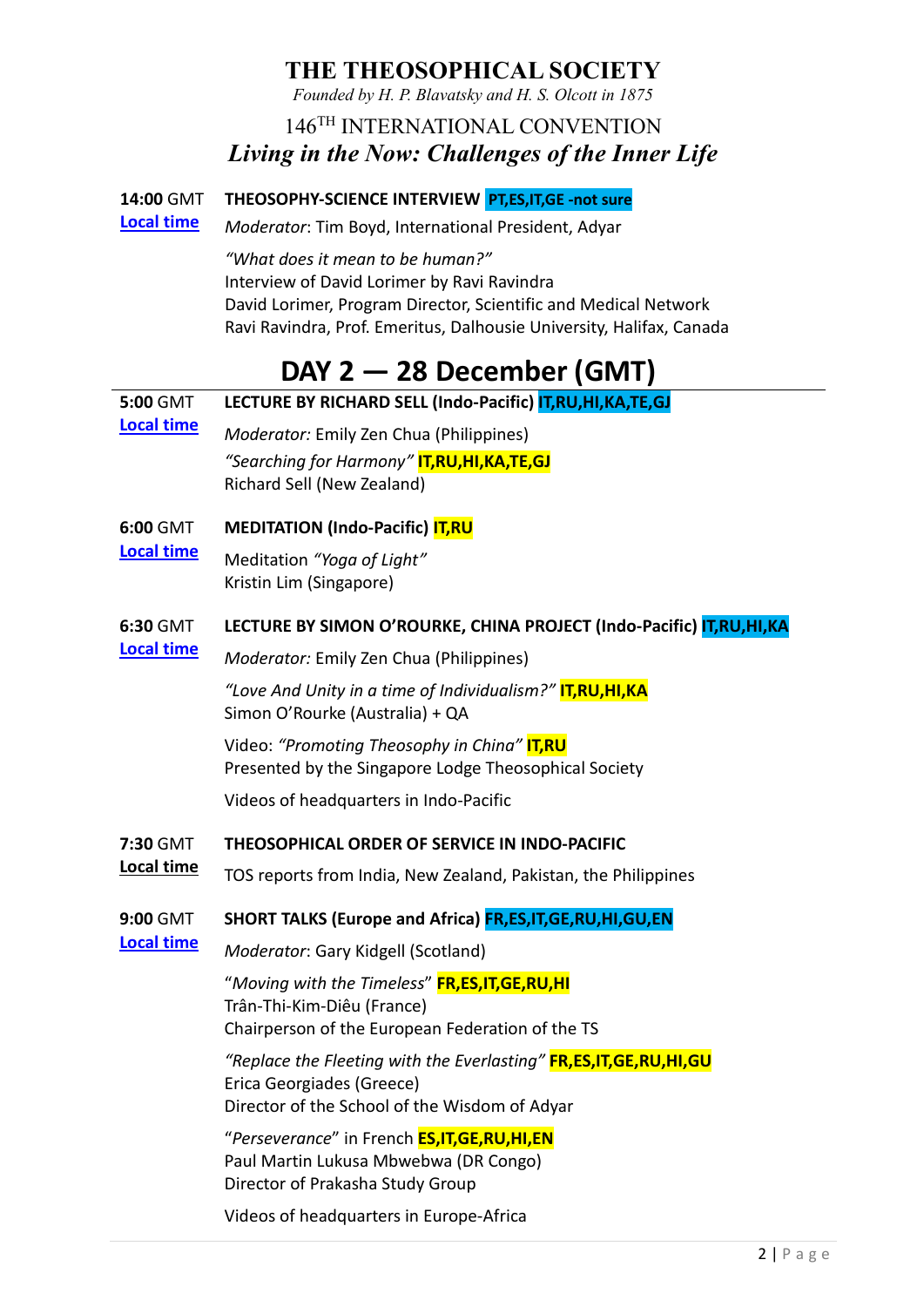*Founded by H. P. Blavatsky and H. S. Olcott in 1875*

## 146TH INTERNATIONAL CONVENTION *Living in the Now: Challenges of the Inner Life*

**10:10** GMT **THEOSOPHICAL ORDER OF SERVICE IN EUROPE AND AFRICA IT,ES**

**[Local time](https://www.timeanddate.com/worldclock/fixedtime.html?msg=TOS+-+Europe%26Africa&iso=20211228T1010&p1=1440&am=30)** TOS report presented by Patrizia Calvi (Italy) Videos of headquarters in Europe-Africa

#### **10:40** GMT **INTERVIEW OF JENNY BAKER (Europe and Africa) FR,ES,IT,GE,RU**

*"Challenge of the Inner Life"* **FR,ES,IT,GE,RU** Jenny Baker (England) interviewed by Els Rijneker (The Netherlands) Videos of headquarters in Europe-Africa

#### **11:00** GMT **PANEL DISCUSSION ON THE THEME (Europe and Africa) FR,ES,IT,GE,RU**

**[Local time](https://www.timeanddate.com/worldclock/fixedtime.html?msg=Panel+-+Europe%26Africa&iso=20211228T11&p1=1440&ah=1)**

**[Local time](https://www.timeanddate.com/worldclock/fixedtime.html?msg=Interview+-+Europe%26Africa&iso=20211228T1040&p1=1440&am=20)**

*"Living in the Now: Challenges of the Inner Life"*

*Moderator:* Angels Torra-Buron (Spain)

*Panelists:* Marie Harkness (Ireland) Manuela Kaulich (Germany) Jón Ellert Benediktsson (Iceland)

Videos of headquarters in Europe-Africa

#### **14:00** GMT **YOUTH FORUM: "LIVING IN THE NOW" (Europe and Africa) IT,RU**

*Coordinators*: Sara Ortega van Vloten (Spain) and Emmanuel Mwape (Zambia)

*Moderator*: Florian Bartnick (Germany)

*Panelists:* Aaron Mwila (Zambia) Anna Panasiuk (Ukraine) Lilla Schabó (Hungary) Rubem Gomes (Angola)

#### **17:00** GMT **LECTURE BY JULIANA CESANO (the Americas) FR,PT,ES,IT,GE,RU**

**[Local time](https://www.timeanddate.com/worldclock/fixedtime.html?msg=Lecture+-+the+America&iso=20211228T17&p1=1440&ah=1)**

**[Local time](https://www.timeanddate.com/worldclock/fixedtime.html?msg=Youth+Forum+-+Europe%26Africa&iso=20211228T14&p1=1440&ah=2&am=15)**

*"Seek Out the Way: Experiential Reflections on the Inner Life"* Juliana Cesano (USA)

#### **18:00** GMT **SHORT LECTURES IN SPANISH (the Americas) FR,PT,ES,IT,GE,RU,EN**

**[Local time](https://www.timeanddate.com/worldclock/fixedtime.html?msg=Short+Lectures+-+the+Americas&iso=20211228T18&p1=1440&ah=1)**

*Moderator:* Blanca González Cáceres (Chile)

*"H. P. Blavatsky sobre las Escalas de la Conciencia" / "H. P. Blavatsky on the Scales of Consciousness"* Pablo Sender (USA)

*"Que esta reencarnación valga la pena" / "A worthy reincarnation"* Ariel Tarazaga (Argentina)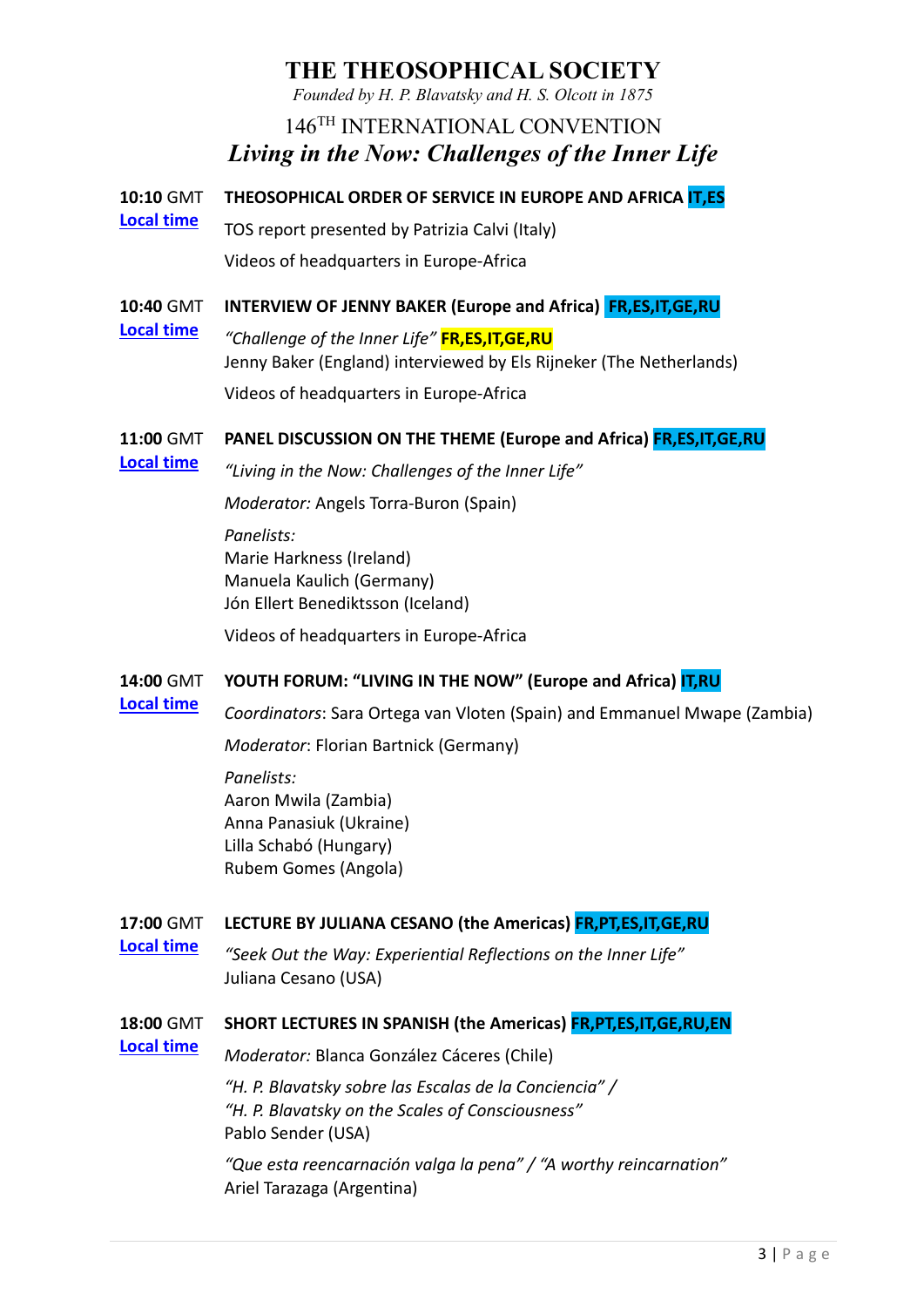*Founded by H. P. Blavatsky and H. S. Olcott in 1875*

## 146TH INTERNATIONAL CONVENTION *Living in the Now: Challenges of the Inner Life*

- **19:20** GMT **MEDITATION (the Americas) PT,IT,GE,EN**
- **[Local time](https://www.timeanddate.com/worldclock/fixedtime.html?msg=Meditation+-+the+Americas&iso=20211228T1920&p1=1440&am=30)** *Guided by* Marcela Pardella (Argentina)

#### **23:00** GMT **THEOSOPHY-SCIENCE INTERVIEW (recording from 27th 14 UTC/GMT) PT,ES,IT,GE**

**[Local time](https://www.timeanddate.com/worldclock/fixedtime.html?msg=Theosophy-Science+Interview&iso=20211228T23&p1=1440&ah=1&am=30)** *"What does it mean to be human?"* Interview of David Lorimer by Ravi Ravindra

## **DAY 3 — 29 December (GMT)**

#### **2:00** GMT **[Local time](https://www.timeanddate.com/worldclock/fixedtime.html?msg=Talks+-+Indo-Pacific&iso=20211229T02&p1=1440&ah=1&am=30) TALKS AND DANCE PERFORMANCES (Indo-Pacific) ES,FR,IT,GU** *Moderator:* Celeste Sasuman Yangyang (Philippines)

*Opening Dance performance of Mahakali Maglacharan* Suhani Mohapatra (India)

*"The Voice of Peace: Women And The Arduous Times"* **FR,IT,GU** Rashmi Misra (India)

*"Finding Courage in Unlocking Inner Doors"* **FR,IT** Michelle Simtoco (Philippines)

*"TV, Social Media and Drama in Relationships: Modern Day Impediments to a Rich Inner Life"* **FR,IT** Renuka Balasubramaniam (Malaysia)

*"The Pilgrimage Home"* Renee Sell (New Zealand)

*Dance interpretation of John Lennon's "Imagine"* Suhani Mohapatra (India)

#### **3:30** GMT **CHILDREN'S WISDOM (Indo-Pacific) ES,FR,IT**

**[Local time](https://www.timeanddate.com/worldclock/fixedtime.html?msg=Schools+and+dance+-+Indo-Pacific&iso=20211229T0330&p1=1440&am=40)** *Theosophical Schools' program* Adyar Theosophical Academy (ATA, India) and Golden Link College (GLC, Philippines)

#### **9:00** GMT **BESANT LECTURE ES,FR,IT,GE,RU,HI,KA,TE**

**[Local time](https://www.timeanddate.com/worldclock/fixedtime.html?msg=Besant+Lecture&iso=20211229T09&p1=1440&ah=1)** *Moderator:* Charlton J. Romero (the Philippines)

> *"Let Me Tell You a Story…"* Mr Antonio A. Oposa, President, The Law of Nature Foundation, the Philippines

#### **16:00** GMT **SYMPOSIUM (Europe and Africa) ES,PT,FR,IT,GE,RU**

**[Local time](https://www.timeanddate.com/worldclock/fixedtime.html?msg=Symposium+-+Europe%26Africa&iso=20211229T16&p1=1440&am=45)** *Moderator*: Adrienne Nagyiday (Hungary) Svyatoslav I. Lipsky (Russia) *"Happiness through Mastering our Mind"* Nathan Chola (Zambia) "*The Power of Thought*" Irena Primc (Slovenia) "*In Search of the Truth*" Videos of headquarters in Europe-Africa PT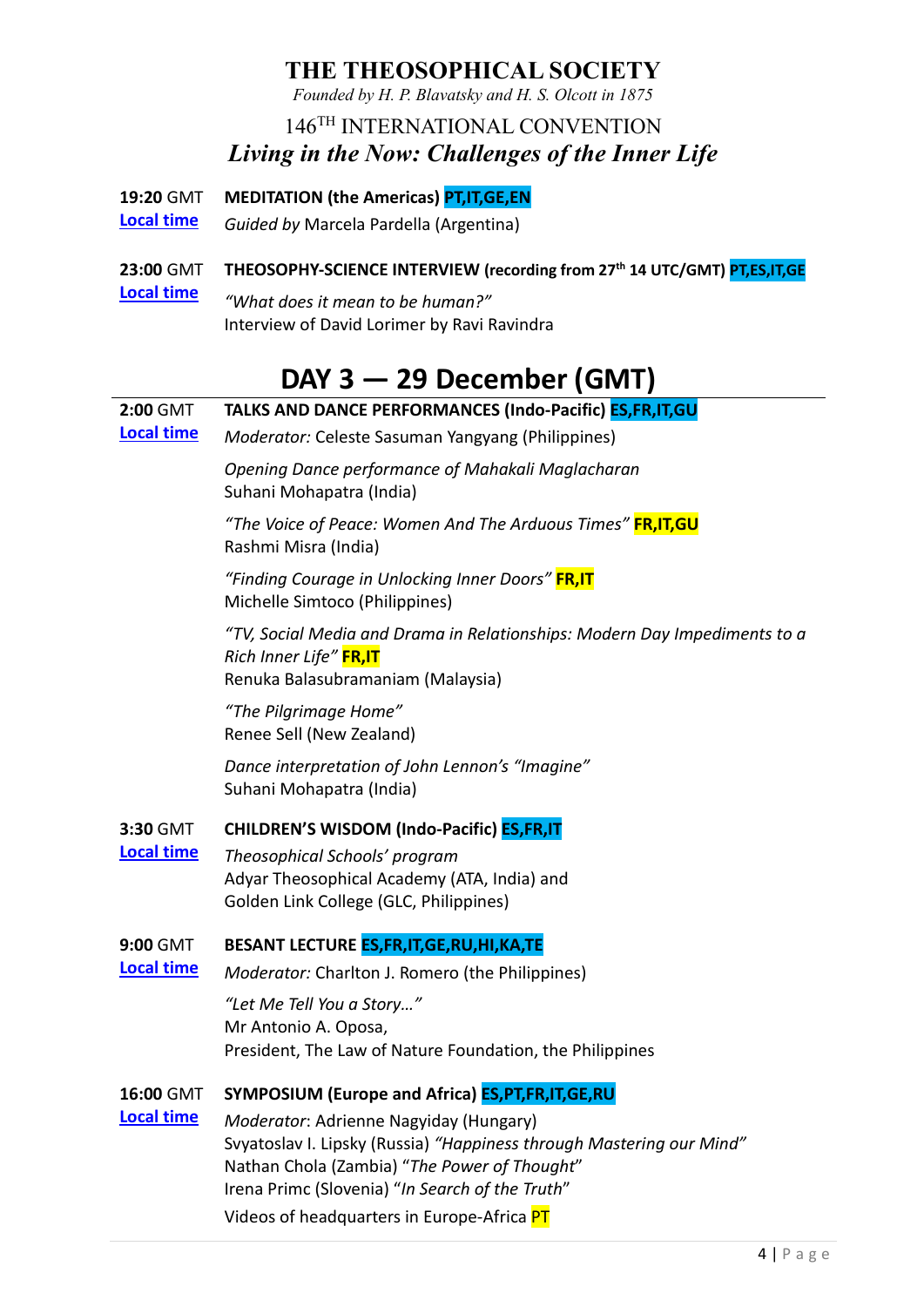*Founded by H. P. Blavatsky and H. S. Olcott in 1875*

### 146TH INTERNATIONAL CONVENTION *Living in the Now: Challenges of the Inner Life*

**16:45** GMT **MEDITATION (Europe and Africa) ES,PT,FR,IT,GE,RU**

**[Local time](https://www.timeanddate.com/worldclock/fixedtime.html?msg=Meditation+-+Europe%26Africa&iso=20211229T1645&p1=1440&am=25)** *Guided by* Trân-Thi-Kim-Diêu (France)

#### **17:10** GMT **PANEL DISCUSSION (Europe and Africa) ES,FR,IT,GE,RU**

*Moderator*: Sabine van Osta (Belgium)

*Panelists:* Vipinchandra Shah (Kenya) Patrizia M. Calvi (Italy) Maria Joao Figueira (Portugal) Diana van Vloten (Spain)

Videos of headquarters in Europe-Africa

#### **18:00** GMT **[Local time](https://www.timeanddate.com/worldclock/fixedtime.html?msg=Book+Interview+-+Europe%26Africa&iso=20211229T18&p1=1440&am=15) INTERVIEW ABOUT A THEOSOPHICAL BOOK (Europe and Africa) ES,PT,FR,IT,GE,RU**

Sabine van Osta (Belgium) speaks with Antonio Girardi (Italy) about his most influential theosophical basic literature book

#### **19:00** GMT **YOUTH FORUM: "EMBRACING THE INNER LIFE" (the Americas) ES**

#### **[Local time](https://www.timeanddate.com/worldclock/fixedtime.html?msg=Youth+Forum+-+the+Americas&iso=20211229T19&p1=1440&ah=2)** *Coordinators*:

**[Local time](https://www.timeanddate.com/worldclock/fixedtime.html?msg=Panel+-+Europe%26Africa&iso=20211229T1710&p1=1440&am=40)**

Seth Edwards (USA) and Catalina Isaza-Cantor (Colombia, Adyar)

*Moderator*: Tommy Welsh (USA)

### *Panelists*:

Justin Tanksley (USA) Rafael Albuquerque (Brazil) Stephanie Vargas (Bolivia) Yunuen Fortanell (Mexico)

#### **23:00** GMT **LECTURE IN ENGLISH (the Americas) ES,PT,FR,IT,GE**

**[Local time](https://www.timeanddate.com/worldclock/fixedtime.html?msg=Lecture+-+the+Americas&iso=20211229T23&p1=1440&am=50)** *Moderator:* Barbara Hebert (USA)

> *"Theosophical Resilience and the Mind of a Master"* Kurt Leland, USA

#### **23:50** GMT **SHORT LECTURES IN SPANISH (the Americas) PT,FR,IT,GE,EN**

**[Local time](https://www.timeanddate.com/worldclock/fixedtime.html?msg=Short+Lectures+-+the+Americas&iso=20211229T2350&p1=1440&ah=1)** *Moderator:* Barbara Hebert (USA)

> *"El Hombre Celeste" / "The celestial man"* Teresa Ayala (Mexico)

*"Madame Blavatsky la fervorosa Madre Maestra de la Teosofía" / "Madame Blavatsky a fervent Mother Teacher of Theosophy"* Eneida Carbonell (USA)